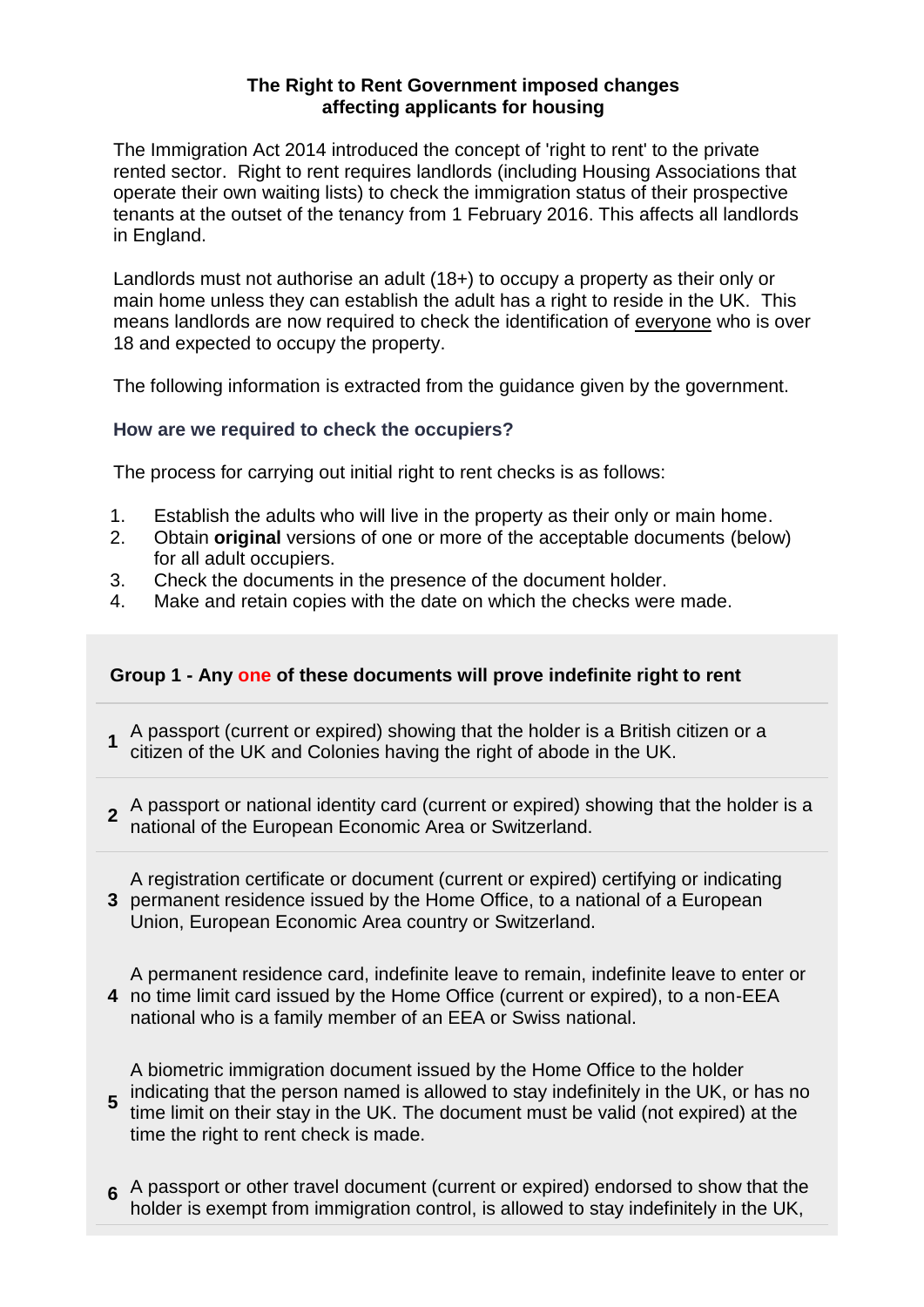# **Group 1 - Any one of these documents will prove indefinite right to rent**

has the right of abode in the UK, or has no time limit on their stay in the UK.

A current immigration status document containing a photograph issued by the Home Office to the holder with an endorsement indicating that the named person is

- **7** permitted to stay indefinitely in the UK or has no time limit on their stay in the UK. The document must be valid (not expired) at the time the right to rent check is made.
- **8** A certificate of registration or naturalisation as a British citizen.

## **Group 2 - Any two of these documents will prove indefinite right to rent**

**1** A full birth or adoption certificate issued in the UK, the Channel Islands, the Isle of Man or Ireland, which includes the name(s) of at least one of the holder's parents or adoptive parents.

A letter issued within the last 3 months confirming the holder's name, issued by a UK government department or local authority and signed by a named official (giving their name and professional address), or signed by a British passport

- **2** holder (giving their name, address and passport number), or issued by a person who employs the holder (giving their name and company address) confirming the holder's status as an employee.
- **3** A letter from a UK police force confirming the holder is a victim of crime and personal documents have been stolen, stating the crime reference number, issued within the last 3 months.
- **4** Evidence (identity card, document of confirmation issued by one of HM forces, confirmation letter issued by the Secretary of State) of the holder's previous or current service in any of HM's UK armed forces.

A letter from HM Prison Service, the Scottish Prison Service or the Northern Ireland Prison Service confirming the holder's name, date of birth, and that they have been released from custody of that service in the past 3 months; or a letter

- **5** from an officer of the National Offender Management Service in England and Wales, an officer of a local authority in Scotland or an officer of the Probation Board for Northern Ireland confirming that the holder is the subject of an order requiring supervision by that officer.
- **6** Letter from a UK further or higher education institution confirming the holder's acceptance on a course of studies.
- **7** A current full or provisional UK driving licence.